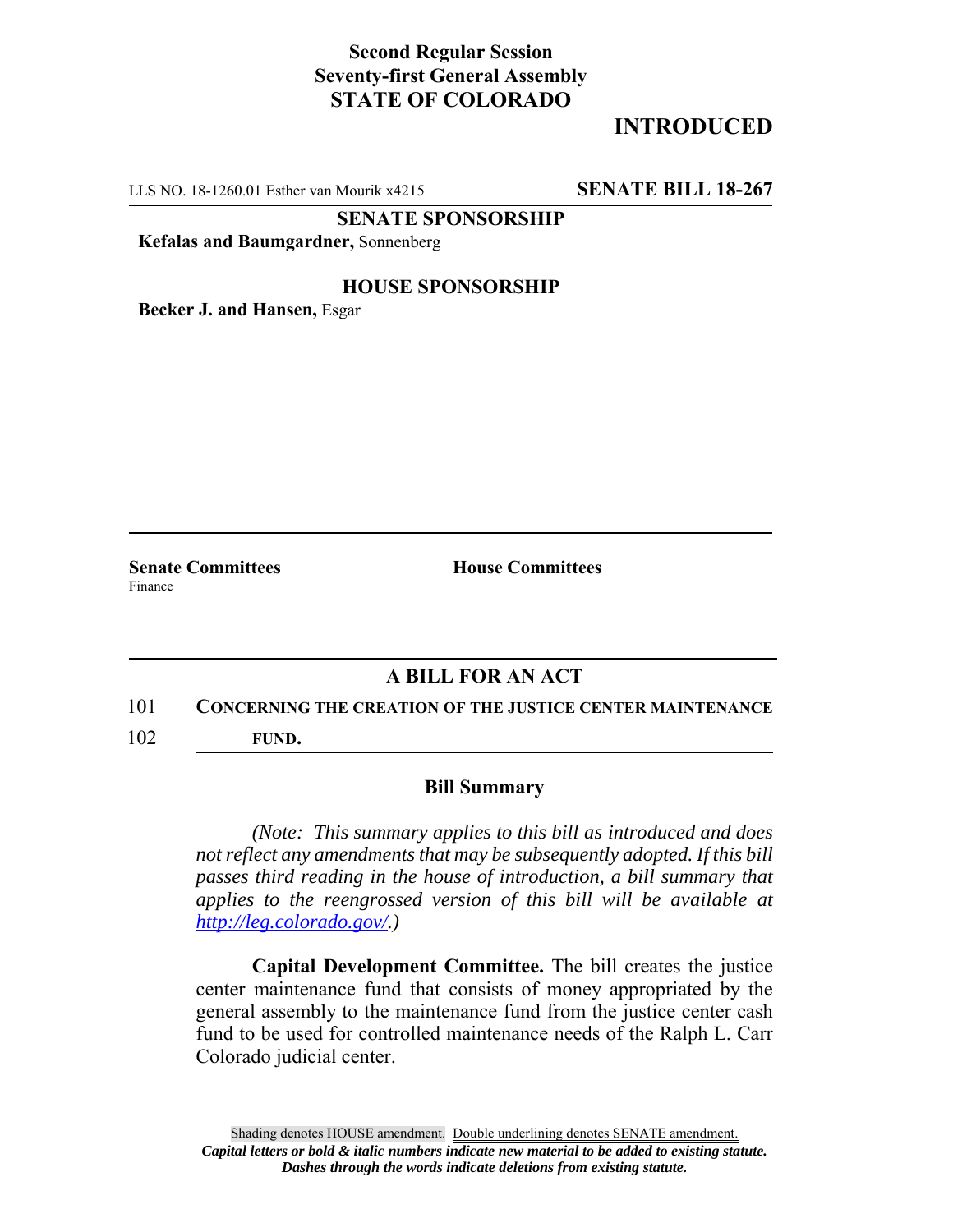*Be it enacted by the General Assembly of the State of Colorado:*

 **SECTION 1.** In Colorado Revised Statutes, 13-32-101, **add** 3 (7)(b)(III) and (7)(d) as follows:

 **13-32-101. Docket fees in civil actions - judicial stabilization cash fund - support registry fund created - definition - legislative declaration.** (7) (b) (III) THE GENERAL ASSEMBLY FURTHER FINDS AND DECLARES THAT IT IS NOT THE GENERAL ASSEMBLY'S INTENT THAT THE JUDICIAL DEPARTMENT ARTIFICIALLY RAISE THE FEES THAT ARE REQUIRED BY LAW TO BE DEPOSITED IN THE FUND IN ORDER TO INCREASE THE AMOUNT OF MONEY APPROPRIATED FROM THE FUND TO THE MAINTENANCE 11 FUND CREATED IN SUBSECTION (7)(d) OF THIS SECTION.

12 (d) (I) THE JUSTICE CENTER MAINTENANCE FUND IS HEREBY CREATED IN THE STATE TREASURY AND REFERRED TO IN THIS SUBSECTION (7) AS THE "MAINTENANCE FUND". THE MAINTENANCE FUND CONSISTS OF MONEY ANNUALLY APPROPRIATED BY THE GENERAL ASSEMBLY TO THE MAINTENANCE FUND FROM THE JUSTICE CENTER CASH FUND AND ANY OTHER MONEY THAT THE GENERAL ASSEMBLY MAY APPROPRIATE OR TRANSFER TO THE FUND. THE AMOUNT APPROPRIATED TO THE MAINTENANCE FUND FROM THE JUSTICE CENTER CASH FUND MUST BE 20 EQUAL TO THE AMOUNT DESCRIBED IN SUBSECTION  $(7)(d)(II)$  OF THIS SECTION. THE STATE TREASURER SHALL CREDIT ALL INTEREST AND INCOME DERIVED FROM THE DEPOSIT AND INVESTMENT OF MONEY IN THE MAINTENANCE FUND TO THE MAINTENANCE FUND. SUBJECT TO ANNUAL APPROPRIATION BY THE GENERAL ASSEMBLY AND SUBJECT TO CAPITAL DEVELOPMENT REVIEW OF ANY CONTROLLED MAINTENANCE NEEDS THAT THE COMMITTEE WOULD TYPICALLY REVIEW FOR STATE-FUNDED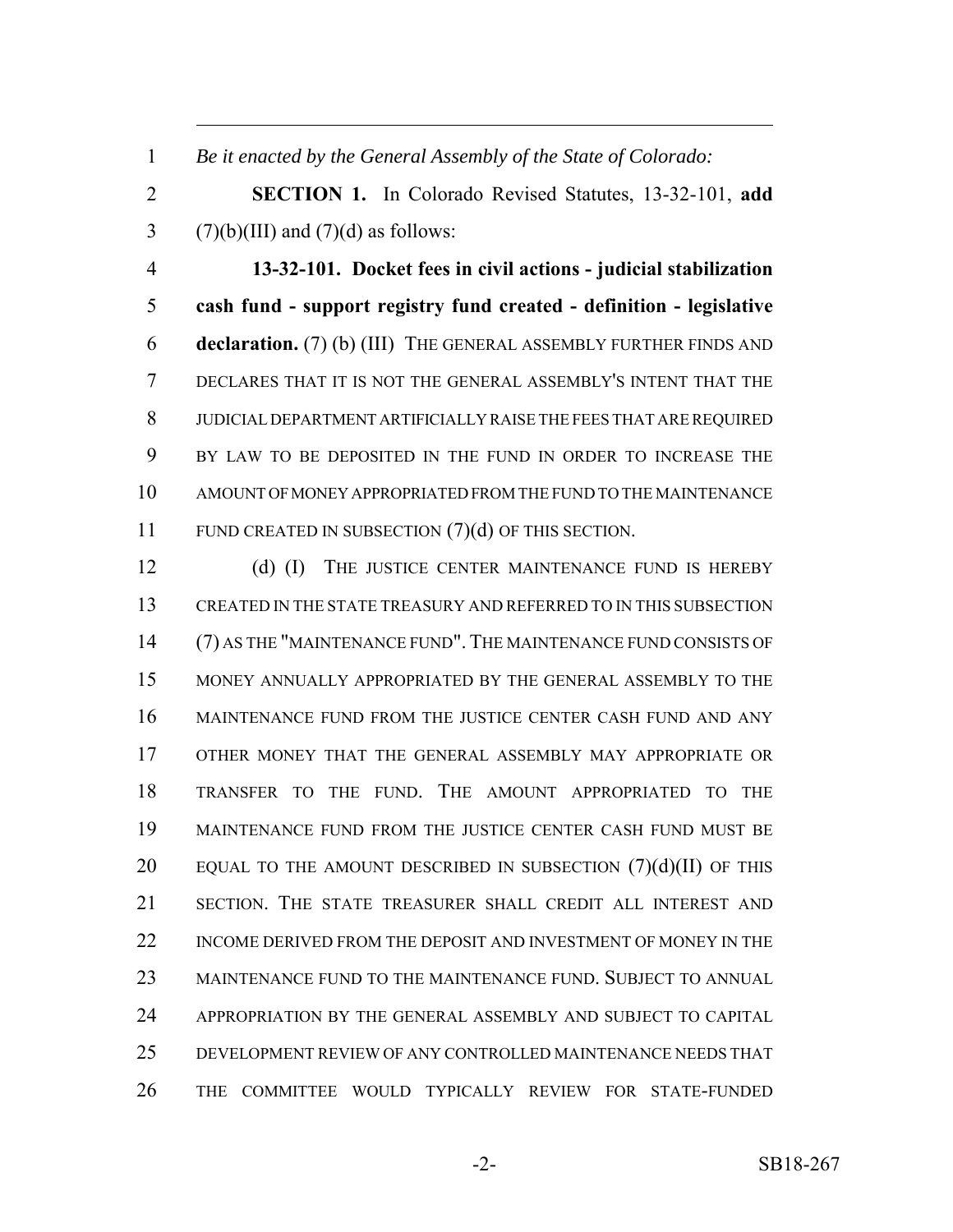PROJECTS, MONEY FROM THE MAINTENANCE FUND MAY BE EXPENDED FOR CONTROLLED MAINTENANCE NEEDS OF THE RALPH L. CARR COLORADO JUDICIAL CENTER.

 (II) CURRENT AND PROJECTED APPROPRIATIONS TO THE MAINTENANCE FUND FROM THE JUSTICE CENTER CASH FUND SHOULD BE SUFFICIENT TO PAY FOR CURRENT AND PROJECTED CONTROLLED MAINTENANCE NEEDS FOR THE RALPH L. CARR COLORADO JUDICIAL 8 CENTER AS OUTLINED IN THE REPORT REQUIRED IN SUBSECTION  $(7)(d)(IV)$  OF THIS SECTION, TAKING INTO ACCOUNT ANY PROJECTED INTEREST EARNINGS ON THE MAINTENANCE FUND.

 (III) FOR PURPOSES OF THIS SUBSECTION (7)(d), "CONTROLLED MAINTENANCE" HAS THE SAME MEANING AS SET FORTH IN SECTION 24-30-1301 (4); EXCEPT THAT IT MAY INCLUDE ANY MAINTENANCE NEEDS THAT WOULD ORDINARILY BE FUNDED IN THE JUDICIAL DEPARTMENT'S OPERATING BUDGET AND IT MAY INCLUDE INFORMATION TECHNOLOGY EQUIPMENT TO SUPPORT NETWORK OPERATIONS, SUCH AS SERVERS OR UNINTERRUPTIBLE POWER SUPPLY UNITS, OR TO REGULATE OR CONTROL BUILDING SYSTEMS, SUCH AS LIGHTING OR HVAC.

 (IV) THE JUDICIAL DEPARTMENT SHALL PROVIDE A WRITTEN REPORT TO THE JOINT BUDGET COMMITTEE AND THE CAPITAL DEVELOPMENT COMMITTEE ON NOVEMBER 1,2018, AND EACH NOVEMBER 22 1 THEREAFTER, THAT DOCUMENTS EXPENDITURES THAT HAVE BEEN MADE FROM THE MAINTENANCE FUND AND THAT DOCUMENTS PROJECTED FUTURE EXPENDITURES FROM THE MAINTENANCE FUND OVER A TWENTY-YEAR TERM, OR SUCH OTHER TERM AS REQUESTED BY THE CAPITAL DEVELOPMENT COMMITTEE AND THE JOINT BUDGET COMMITTEE. 27 NOTWITHSTANDING SECTION 24-1-136 (11)(a), THE REPORTING